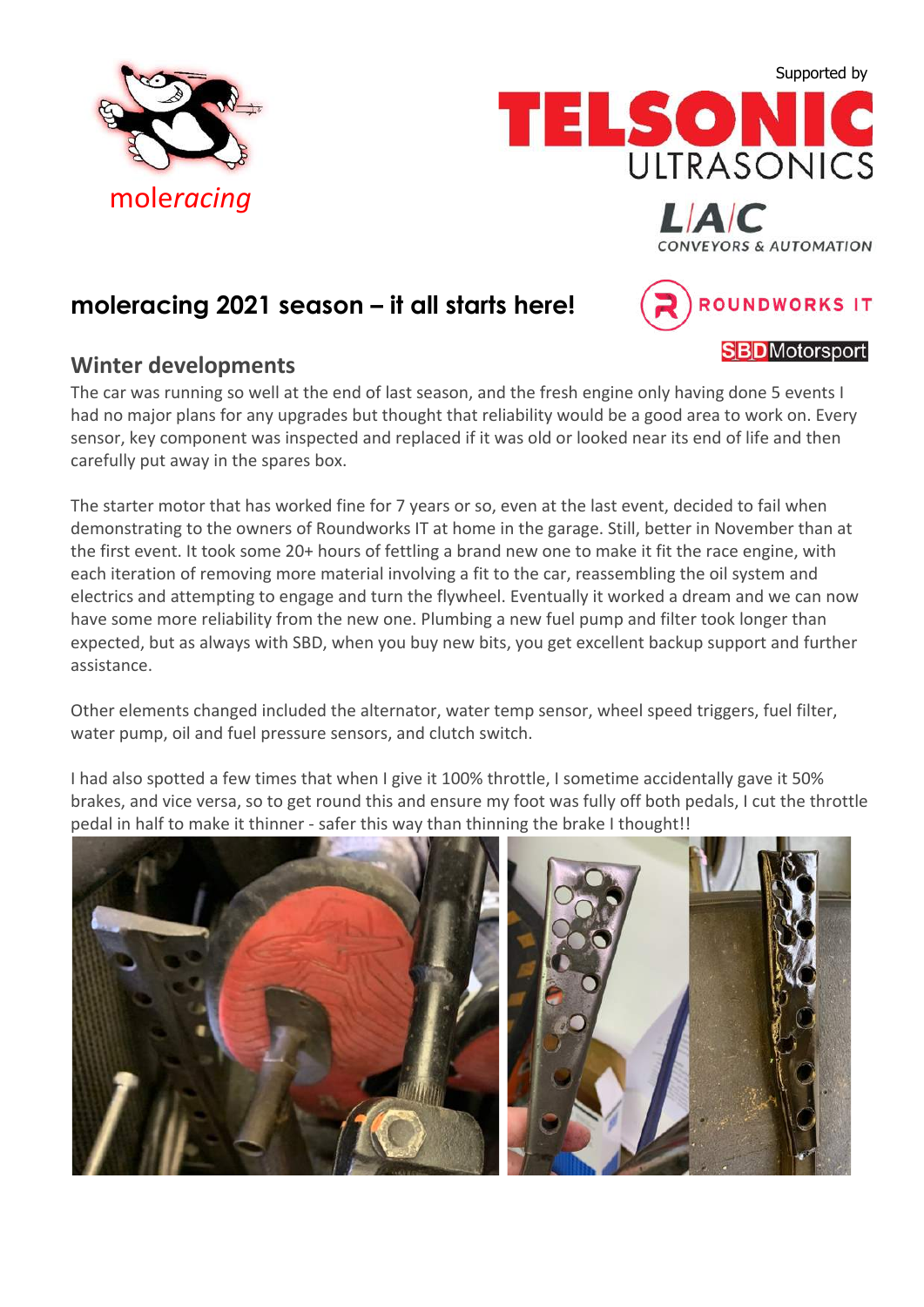I've also rewritten the www.moleracing.com website and it is much easier now for me to upload pics and updates after each round, please have a look as it has a lot of new material, including the history and technical spec of the car

## **Testing**



So great to be out in the camper again after a winter of lockdown and see real people instead of by zoom or teams. I was pleased when the engine fired up on the first press of the button and the car ran faultless all day. Between runs there was time to inspect the car as I must wait for 45 mins (otherwise I get car sick and nauseous!! I'd never make a racing driver). During one of these inspections, I noticed the rear gearbox casing mounting point had fractured, so the rear wing was held on at 3 points not 4. I improvised a small aluminium strap – which after painting look fine and will

stay on until next winter and I can sort another repair or new end case.

During the lunchtime, after establishing a baseline performance, SBD dialled into the ECU via my phone and laptop and uploaded the new gearbox control software. This immediately felt slicker (not like I thought it was slow before!) and was even faster on the down changes. Technology eh! What happened to points, emery cloth and a feeler gauge!

Car felt planted all day and inspired confidence. Tempting car sickness, I went out as a passenger in the school Mazda driven by Alan Mugglestone, and he showed me some new techniques at 2 corners – the rest of the lap was driving steady Eddie to avoid me chucking up!

## **Curborough**

During Lockdown 2, we didn't know what events might run, so I entered a local Curborough and the following weekends Goodwood expecting some cancellations, but amazingly both events went ahead in covid in compliant conditions.

Waking up in the paddock, there was snow on the ground and over the trailer, but this cleared during the day to make a nice bright cold day and plenty of grip. Glyn Sketchley was next to me in the paddock on my Pirellis from last season, so he was learning a complete new set up and struggled for



handling, but his times came down all day. I was pleased with a time just a few tenths off my PB for T1 and this was good enough for Fastest Time of Day in the end from the 80 odd cars there, although I must say there was nothing special about my driving as it was just a tidy drive and I should have won as it was the fastest car on the entry list, but psychologically a good way to officially kick off 2021.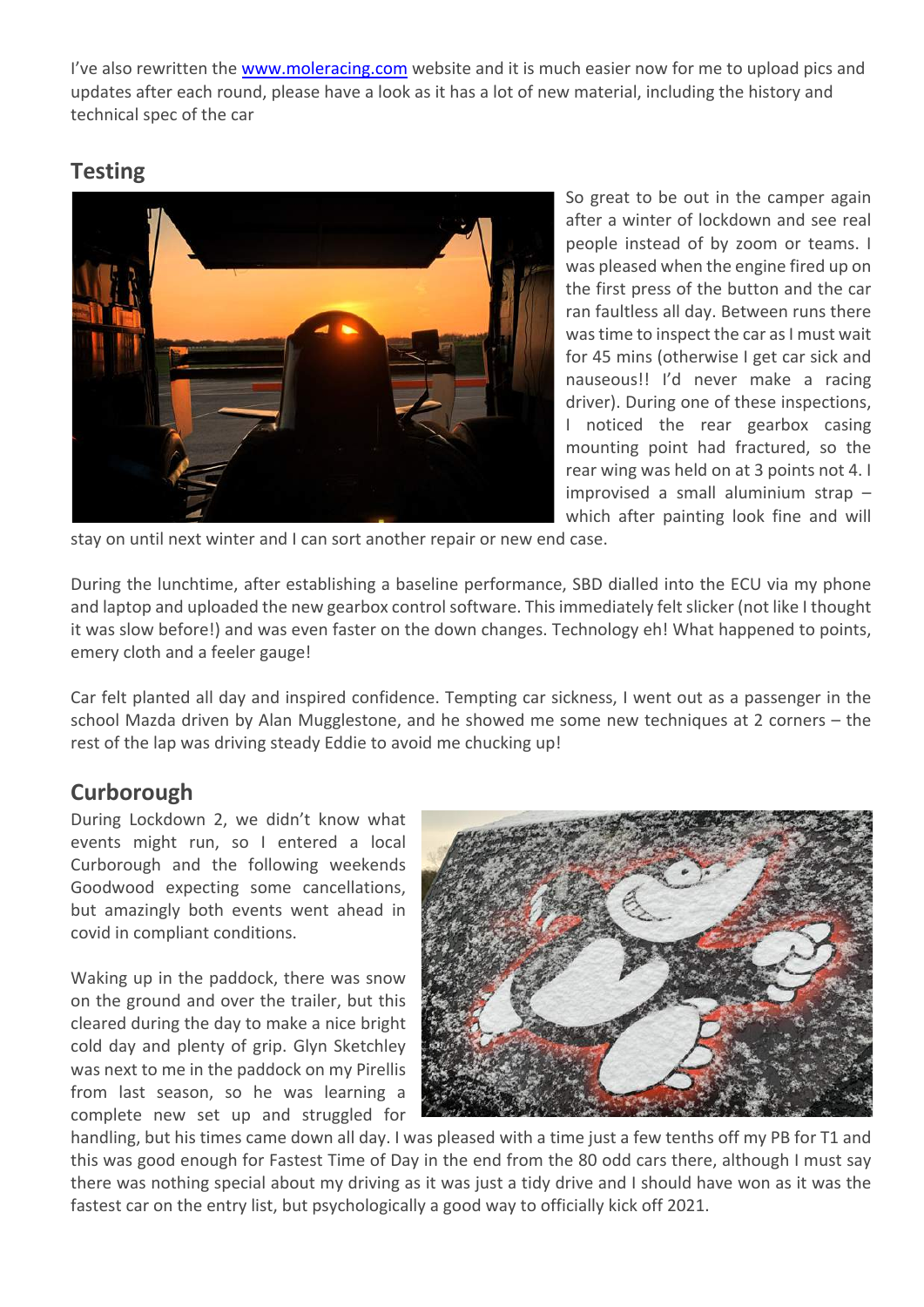I was shown a lovely trophy at the awards but told "You can look only but cannot take away" as normally the winner gets the trophy for 12 months on loan!



Just before the final run I heard a loud noise from the rear of the car as I set off from the paddock, so enroute to Goodwood the following week, I went via MBR in Wiltshire to have mark inspect the differential. All was OK and it needed shimming to adjust the preload on the Limited Slip Diff. with Campsites now open, accommodation locally wasn't an issue but still this meant a 5.30 am alarm



## **Goodwood**

The following week however, I was destined for 3<sup>rd</sup> place on past form as I decided to head back to Goodwood and enjoy the 150mph flowing circuit again. Steve Broughton from SBD and his co-driver Matt beat me last August by over 4 seconds as this is Steve speciality circuit and has been driving there for over 20 years.

Although there were 100 cars out, I am very pleased to say that I set the fastest time of the day again by 0.06seconds ahead of Steve. I did set the noise meters off though so to please the organisers I didn't take my second run. On my final run, the line I took to drive to the opposite of the track to the noise meters meant I was slower and won't be going back as I cannot make my car quieter. But a Fastest Time of Day was still mine and the onboard video can be viewed by clicking here.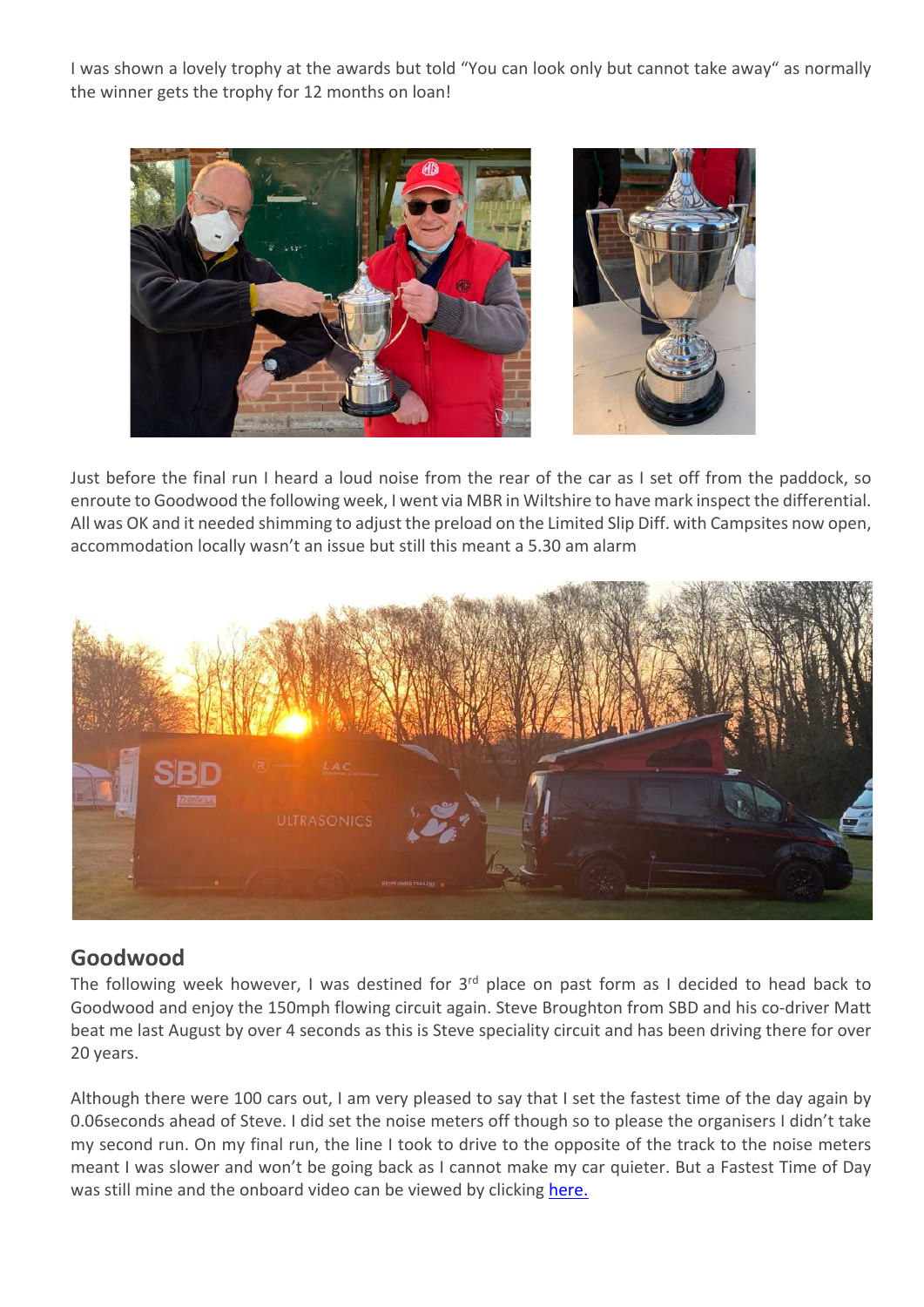# **Blyton Park**



This was the first British Championship round of the 2021 season – my primary focus.

We ran the 'Eastern Circuit' on Saturday which takes in K7, Trubshaws and the tricky Curva Grande and leaves out Lancaster. The last corner is Ushers 2. On the Sunday the traditional 'Outer' circuit was enjoyed.

From the start line, I am carrying 110mph into the braking zone at Jochen and the same speed into the start of Curve Grande, so it's a challenge! The car felt bolted for most of the lap, although cold brakes on the first practice lap meant I lost the front end and went through the cones!

The day settled down then, and despite 5 more powerful racing cars than myself, I topped the practice and timed run time sheets, although a few tenths off the national record held by Matt. Unfortunately, fellow 2 litre runners Steve & Matt weren't here, due to developing the car after Goodwood.



John – man of carbon fibre manufacturing fame – spotted that my front brake disc had a crack propagating out from the centre over halfway through the solid disc. We thought this would stay intact for at least 2 more runs and risked it. In the final corner I was pulling 3.2G under braking – sparks a flying see in the pic below!!



*Photo by Anthony Mitchell*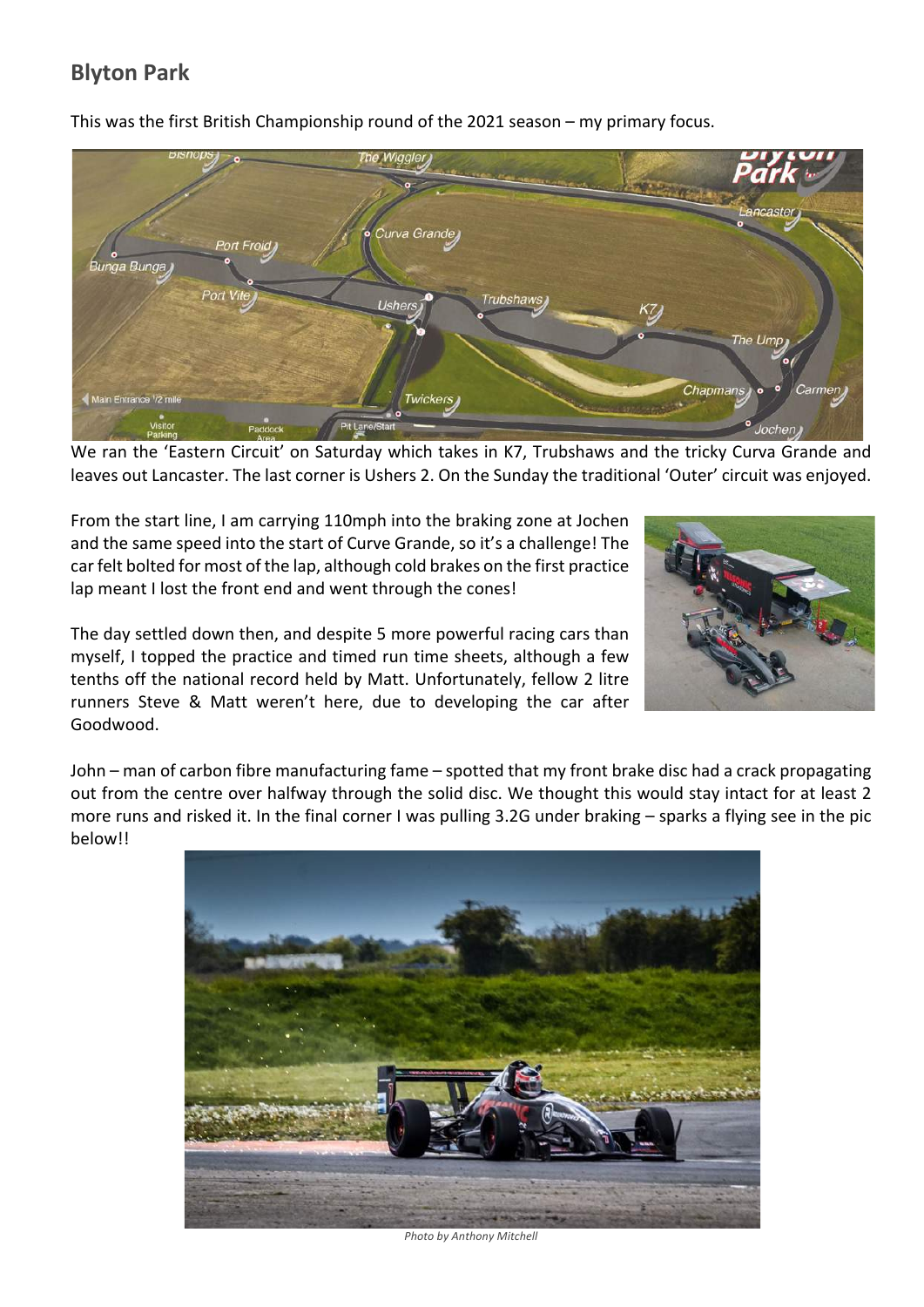There was a big crash earlier in the day when an Empire Wrath had a front wing failure under braking and it went under the front wheels, meaning it didn't stop and went head onto into a tyre wall. Driver OK but car was a mess.

Then if that wasn't enough, a huge crash from Terry Holmes in the V8 TeGra Lola was a sad sight, the back broke loose coming into the Curva Grande entry and he entered the tyre wall backwards at over 100mph. 3 corners and a front wing damaged. Rear floor, wing a complete mess. Terry was OK bad had a bad headache for a while. They dismantled and went home the following morning. Knowing them they will be out again I hope for the next round I sincerely hope.



This years British Championship for 2021 has 2 top 12 run offs per day and best of 20 scores to count, meaning 24 points and a single bonus for beating the record is on offer. Much to my amazement, and only by 0.03secs on one of them, I won both the Saturday run offs!

So now to the important beers and cheese celebration phase – but this time mixed in with a brake disc swap from front to rear, so that t cracked disc was on the less stressed wheel for Sunday. I did have spare discs but these were a different smaller diameter. They appear to last about 10 events on the front, so 6 new discs have been ordered – that's another £750!



On the Sunday I had the valuable assistance from Christian Woolley, who at only 14 had better grips of the datalogging and analysis than me as was so fast! We had a zoom meeting before to introduce him to the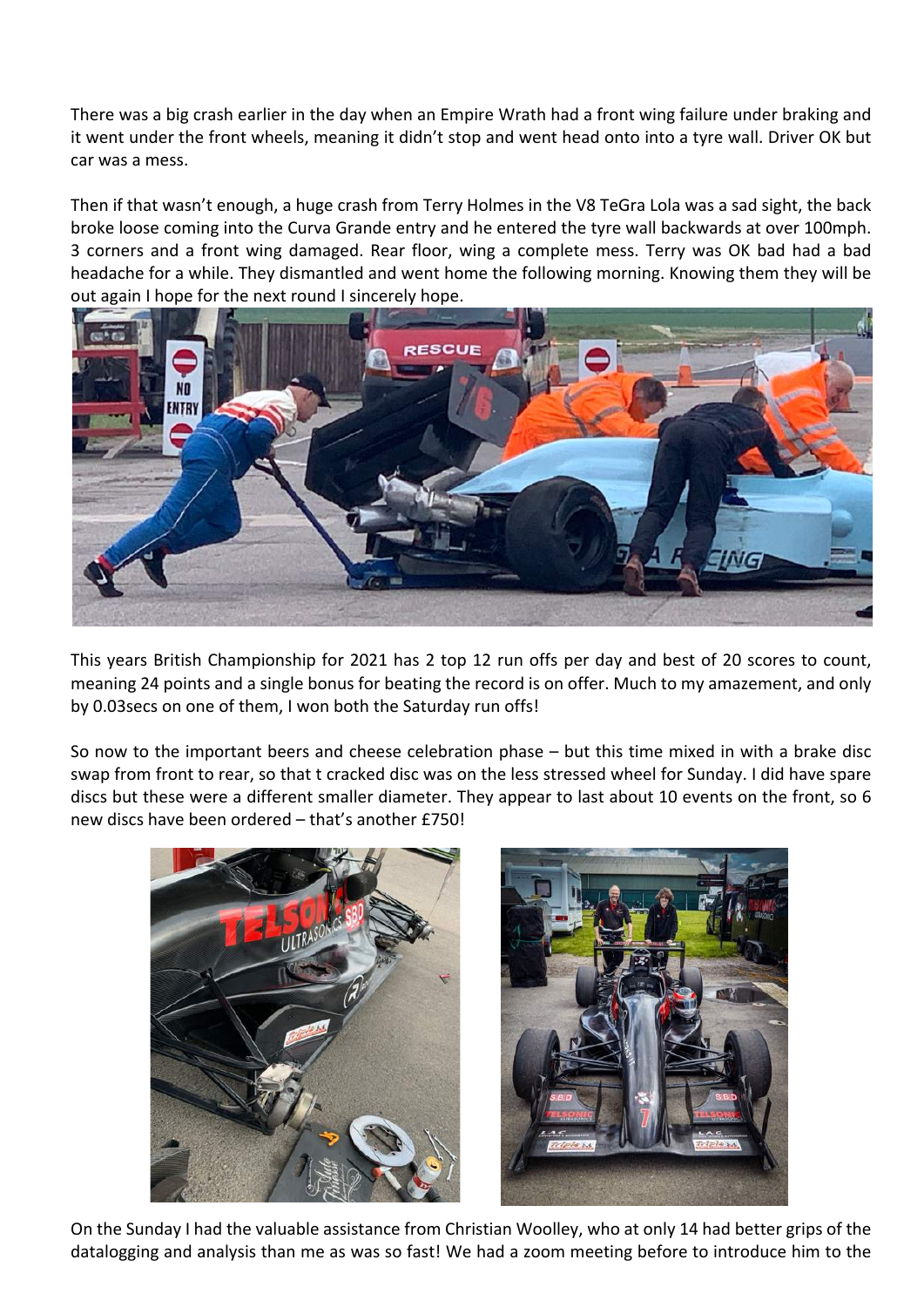software I use, and even during the week before his evening analysis was pointing areas where a tenth or two could be gained. Our next exercise is getting the sprint courses on the SIM for practice before hand. Amazingly the datalogger is compatible with that also!

I was also joined by work colleague Paul Thexton and his son Felix who got stuck in on the tools all day and did a top job.





The overnight rain cleared and we had a dry day for all runs, despite torrential downpours all round us! The

best tyres were deployed for the run offs again, and although I didn't push too hard in practice and qualifying – wary of the brake disc, I qualified second for each top 12 run off.

Pressure on to deliver, Christian and I worked a plan, had to push, but not spin and get zero time. I found that sweet spot to win again on both run off for a strong points lead at the start of this years British Championship! (Few more celebration beers that night also!)

We were due to be out the following fortnight at Anglesey, but Covid and the Welsh Assembly's strict 50 person gathering rule has meant that event is cancelled. Let's hope we can reconvene at Pembrey in June.